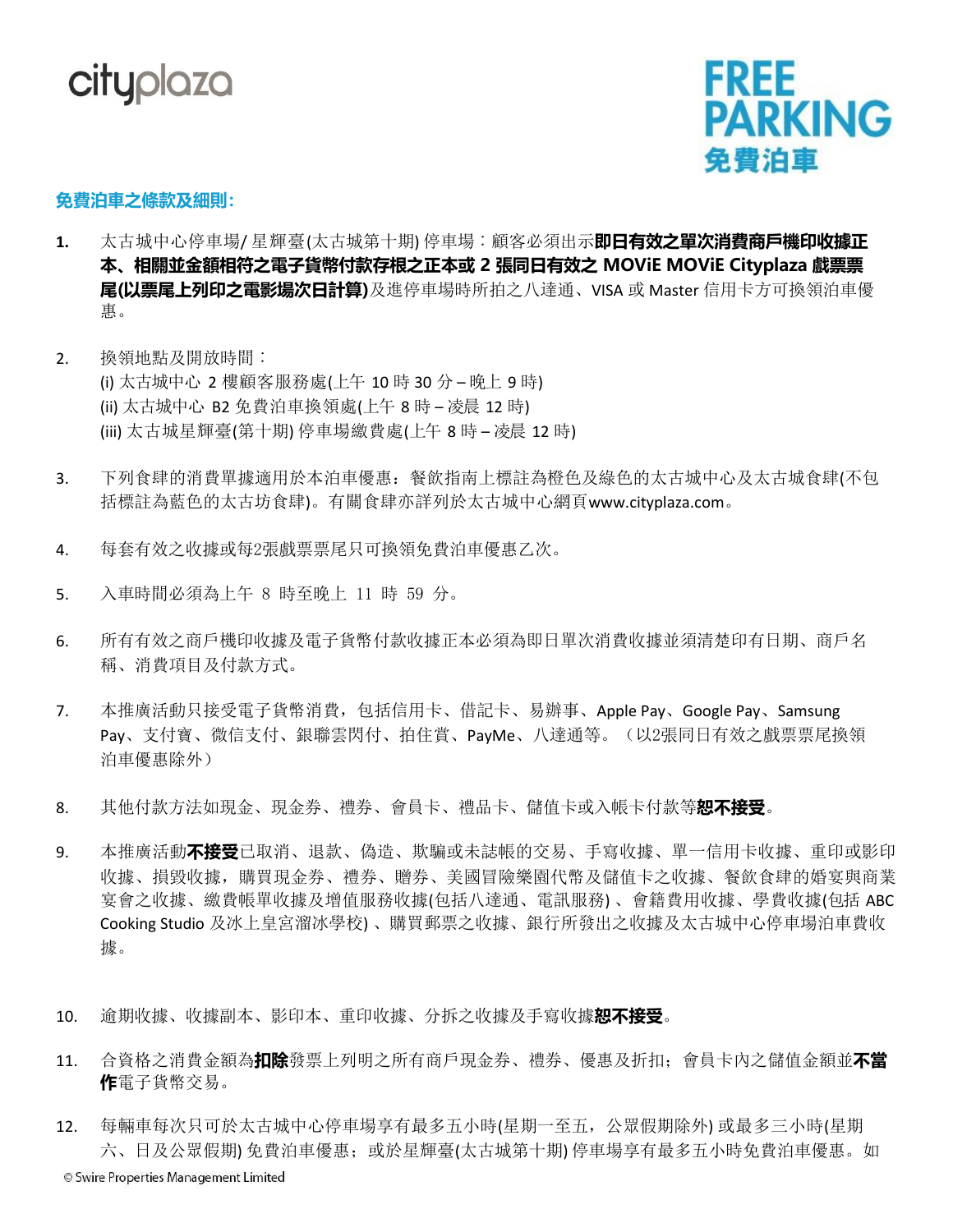停泊時間超過優惠時段,所有額外泊車時間將會以一般泊車收費計算。

- 13. 所有優惠不可更換或兌換成現金。
- 14. 此優惠不可與其他泊車優惠同時使用。
- 15. 太古地產管理有限公司職員有權於顧客換領免費泊車優惠時,於機印收據或戲票票尾正本上蓋章。職員亦 有權以相片記錄收據或戲票票尾作稽核之用。如收據或戲票票尾已被蓋上印章,太古城中心商戶有權拒絕 相關交易之退款。如顧客進行任何退款後之總消費金額低於上述門檻,太古地產管理有限公司有權要求顧 客退還已換領之泊車優惠。
- 16. 太古地產管理有限公司職員有權要求顧客出示相關易辦事、信用卡、扣帳卡、八達通、銀聯卡,或用作交 易的智能裝置上的Apple Pay、Google Pay手機程式、Samsung Pay手機程式、支付寶手機程式、微信支付手 機程式、銀聯雲閃付手機程式,拍住賞手機程式及PayMe,當中須載有裝置帳戶號碼,以便核對有關交易 資料。
- 17. 太古城中心各商戶、太古城食肆或東隅酒店之職員均不可代客換領泊車優惠。
- 18. 優惠期有限,太古地產管理有限公司有權隨時終止、更改或修訂各項條款及細則而毋須事先通知。
- 19. 若有任何爭議,太古地產管理有限公司擁有最終決定權。
- 20. 中文譯本與英文本意如有不合或爭議之處,應以英文之解釋為據。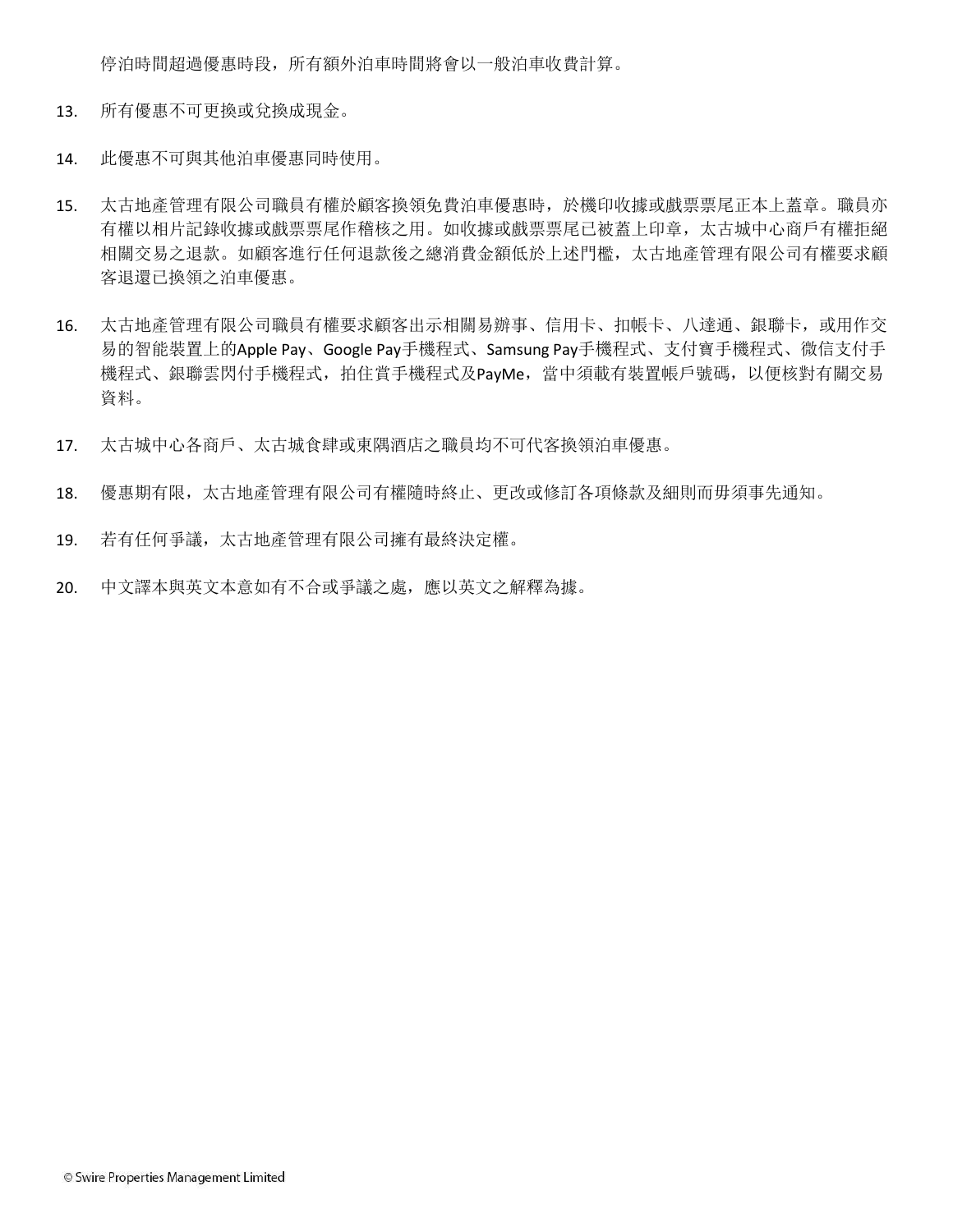## **FREE PARKING – TERMS & CONDITIONS:**

- 1. Cityplaza Car Park / Sing Fai Terrace (Taikoo Shing Stage X) Car Park: To redeem the free parking offer, customers must present a **valid single, same-day original machine-printed receipt and the corresponding original electronic payment slip with matching spending amount, or two valid same-day MOViE MOViE Cityplaza movie ticket stubs (counted by the screening date printed on the movie ticket stubs)**, together with the Octopus card, Visa or Mastercard used for car park entry on that same day.
- 2. Redemption venues and opening hours: (i) Customer Service Counter, 2/F, Cityplaza (10:30am – 9pm) (ii) Cityplaza Parking Redemption Counter, B2, Cityplaza (8am – 12am) (iii) Sing Fai Terrace (Stage X) Car Park, Shroff Office (8am – 12am)
- 3. Receipts from the following dining outlets are valid for this Free Parking offer: All Cityplaza and Taikoo Shing outlets that are coded orange and green in the dining guide (Taikoo Place's blue outlets excluded). These restaurants are also listed in the "Dining" section on Cityplaza's website, [www.cityplaza.com.](http://www.cityplaza.com/)
- 4. Each set of receipts, or every two valid same-day MOViE MOViE Cityplaza movie ticket stubs can be used only once for this free parking redemption offer.
- 5. Drive-in time must be between 8am 11:59pm.
- 6. Each original machine-printed receipt, together with the customer's corresponding original electronic payment slip, must be a single, same-day transaction receipt that clearly indicates the date of issue, merchant name, spending content, and payment method.
- 7. This free parking offer is valid ONLY for electronic payment by credit card, debit card, EPS, Apple Pay, Google Pay, Samsung Pay, Alipay, WeChat Pay, UnionPay App, Tap & Go, PayMe, Octopus Card etc. (except redemption of the free parking offer with two valid same-day MOViE MOViE Cityplaza movie ticket stubs)
- 8. Other modes of payments, including cash, cash coupon, merchant membership cards, merchant stored-value cards, gift cards, and charge cards, will **NOT** be accepted.
- 9. The following will **NOT** be accepted for redemption purposes: cancelled, refunded, forged, fraudulent or unsettled transactions, handwritten receipts, standalone credit card receipts, reprinted or photocopied receipts, damaged receipts, receipts for purchases of cash coupons, gift vouchers, gift cards, Jumpin Gym USA tokens and value cards, or receipts for wedding banquets, private and corporate functions at restaurant outlets, bill payments, value added to store-value cards (including Octopus and telecommunications services), membership fees, tuition fees (including ABC Cooking Studio & Ice Palace Skate School), stamp purchases, banks, and Cityplaza parking fees.
- 10. Expired, duplicate, photocopied, reprinted, split and handwritten receipts will **NOT** be accepted.
- 11. The spending amount eligible for redemption is the amount spent after all cash coupons, gift vouchers, offers and discounts have been deducted. Payments by membership card credits are **NOT** eligible for redemption.
- 12. Each vehicle is entitled to a maximum of five hours (Mon Fri, except PH) or a maximum of three hours (Sat, Sun & PH) free parking at Cityplaza Car Park, OR, a maximum of five hours free parking at Sing Fai Terrace (Taikoo Shing Stage X) Car Park on one visit only. Regular hourly rates will apply for every additional hour of parking beyond the free parking entitlements.